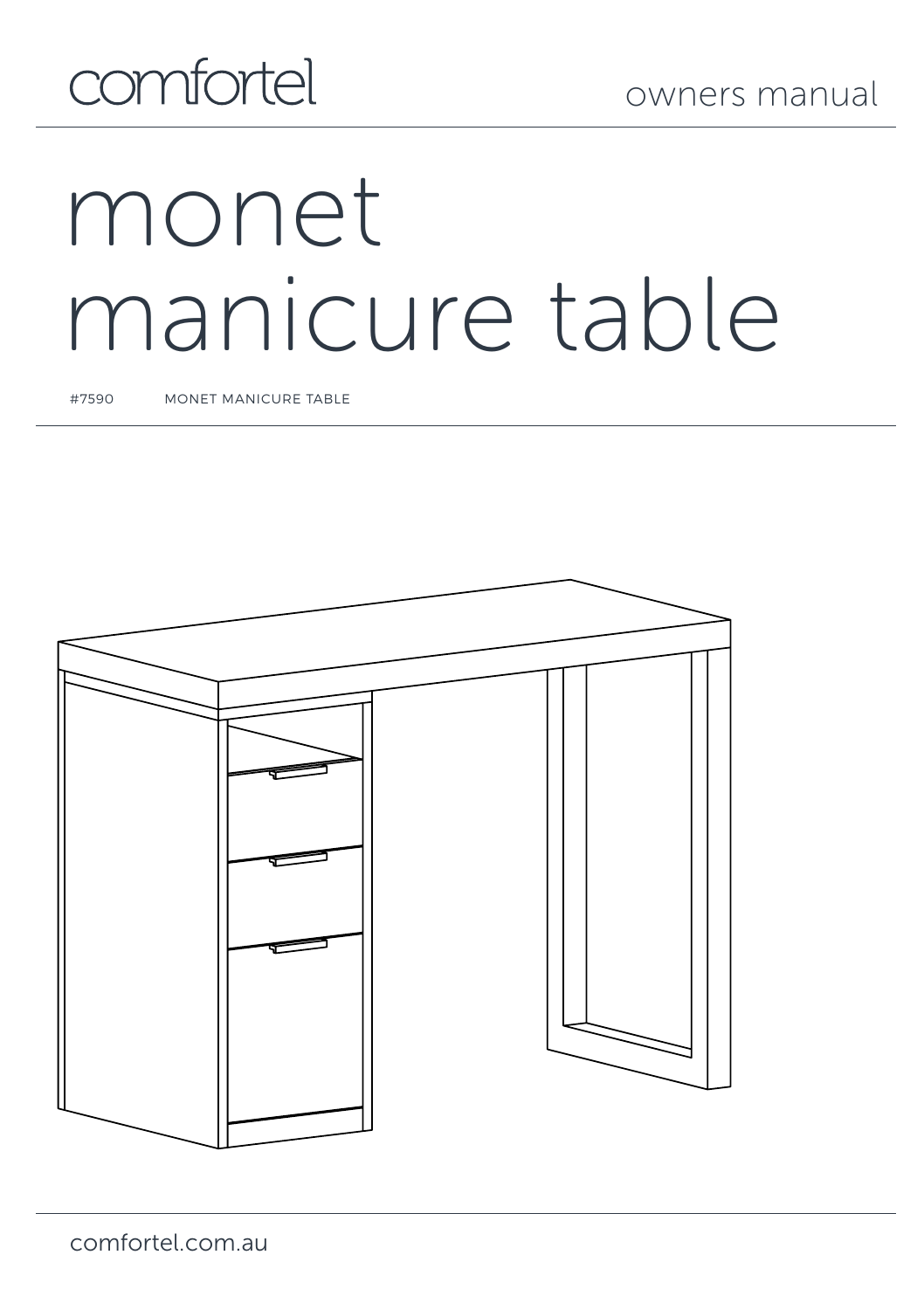#### GENERAL SAFETY

- 1. Read carefully and keep these instructions in a safe place.
- 2. Use this product only for its intended function and do not use attachments not recommended by the manufacturer.
- 3. Do not use outdoors.

## GET STARTED

WARHOL Manicure Table Material Gloss White MDF, Ash Timber Legs Colour White, Ash







All measurements are in MM.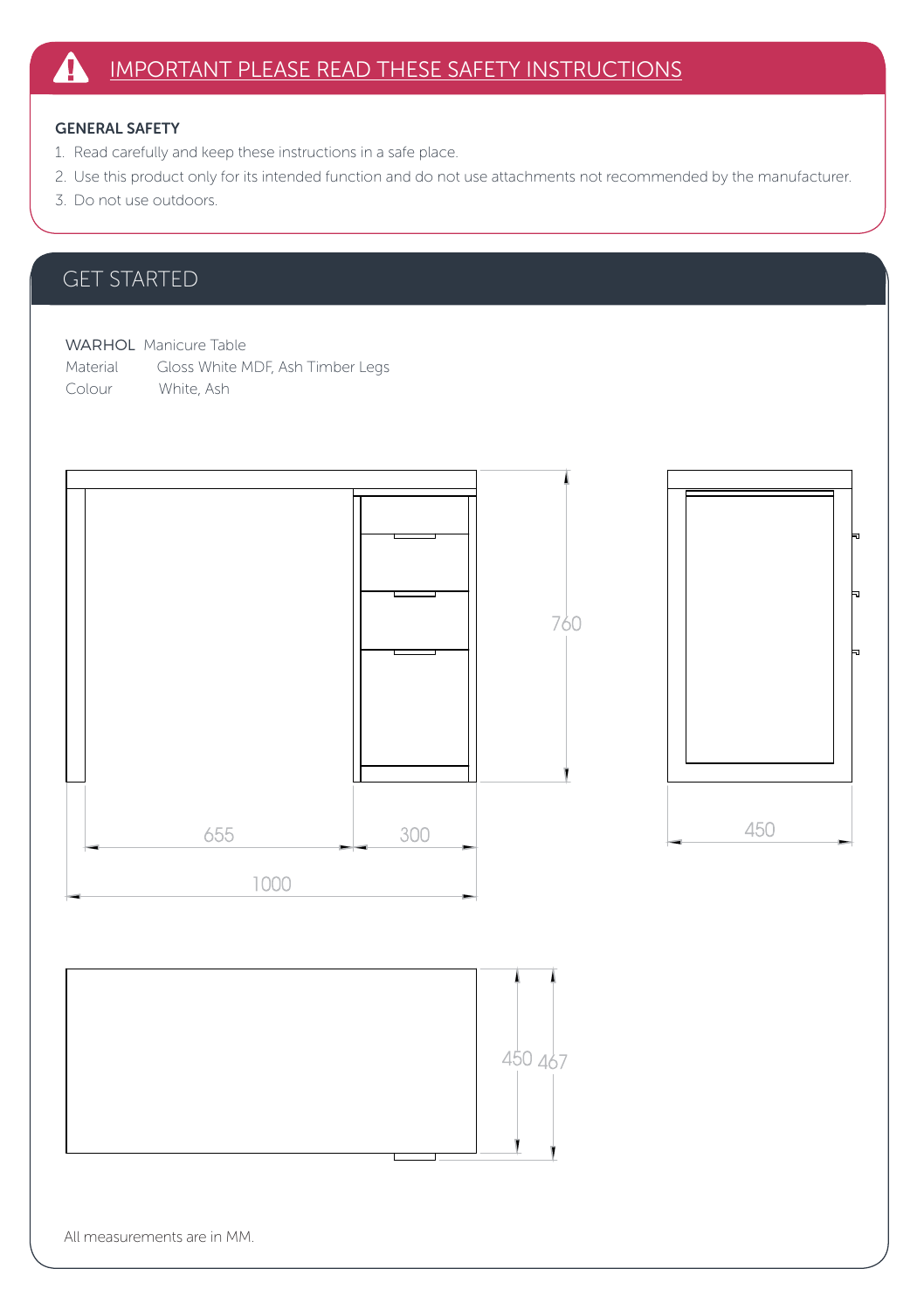

## INSTALLATION & ASSEMBLY